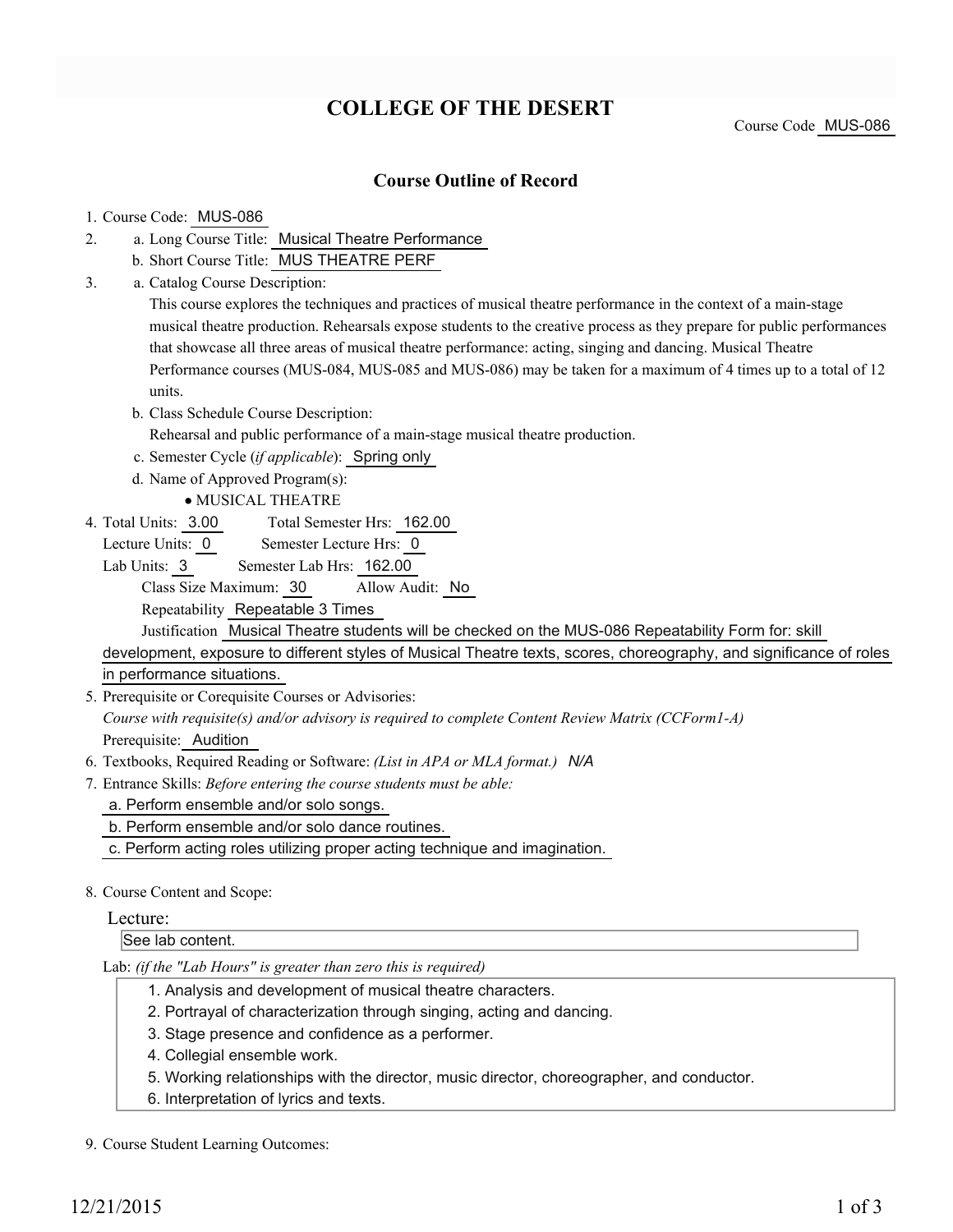## MUS 086-Musical Theatre Performance

- 1. Portray character in public performance through singing, acting and dancing techniques.
- 10. Course Objectives: Upon completion of this course, students will be able to:
	- a. Analyze and develop characterization from musical theatre scripts.
	- b. Demonstrate stage presence and confidence during performance.
	- c. Demonstrate collegial ensemble work.
	- d. Demonstrate effective working relationships with the director, music director, choreographer, and conductor.
	- e. Demonstrate in-depth interpretation of lyrics and dialogue.
- 11. Methods of Instruction: *(Integration: Elements should validate parallel course outline elements)* 
	- a. Demonstration, Repetition/Practice

#### Other Methods:

a. Individual and ensemble coaching by instructor. b. Rehearsal evaluation via note sessions.

12. Assignments: (List samples of specific activities/assignments students are expected to complete both in and outside of class.) In Class Hours: 162.00

Outside Class Hours: 0

- a. In-class Assignments
	- 1. Memorize assigned music, spoken lines, and choreography.
	- 2. Maintain written notes on blocking, line readings, objectives, conflicts, actions, choreography, and musical interpretation.
	- 3. Analyze and develop character from musical theatre script.
	- 4. Perform in public musical theatre production.
- b. Out-of-class Assignments
- 13. Methods of Evaluating Student Progress: The student will demonstrate proficiency by:
	- Other

-

a. Assessment of rehearsal progress by instructor. b. Assessment of performance skills during public performance. c. Assessment of students' working relationship with performers and production staff.

- 14. Methods of Evaluating: Additional Assesment Information:
- 15. Need/Purpose/Rationale -- All courses must meet one or more CCC missions.
	- IO Aesthetics

Apply imagination to artistic expression.

Value appearance in terms of how pleasing it is in movement, form, and function.

PO-SSS Self-Awareness, Self-Understanding, and Self-Advocacy

Appreciate the value of feedback.

Adapt to challenging situations.

16. Comparable Transfer Course

| <b>University System</b> | Campus | Course Number | <b>Course Title</b> | <b>Catalog Year</b> |
|--------------------------|--------|---------------|---------------------|---------------------|
|                          |        |               |                     |                     |

17. Special Materials and/or Equipment Required of Students:

Rehearsal clothing and shoes appropriate for movement and dance.

Required Material? 18. Materials Fees:

**Material or Item Cost Per Unit Total Cost Cost Per Unit Cost**